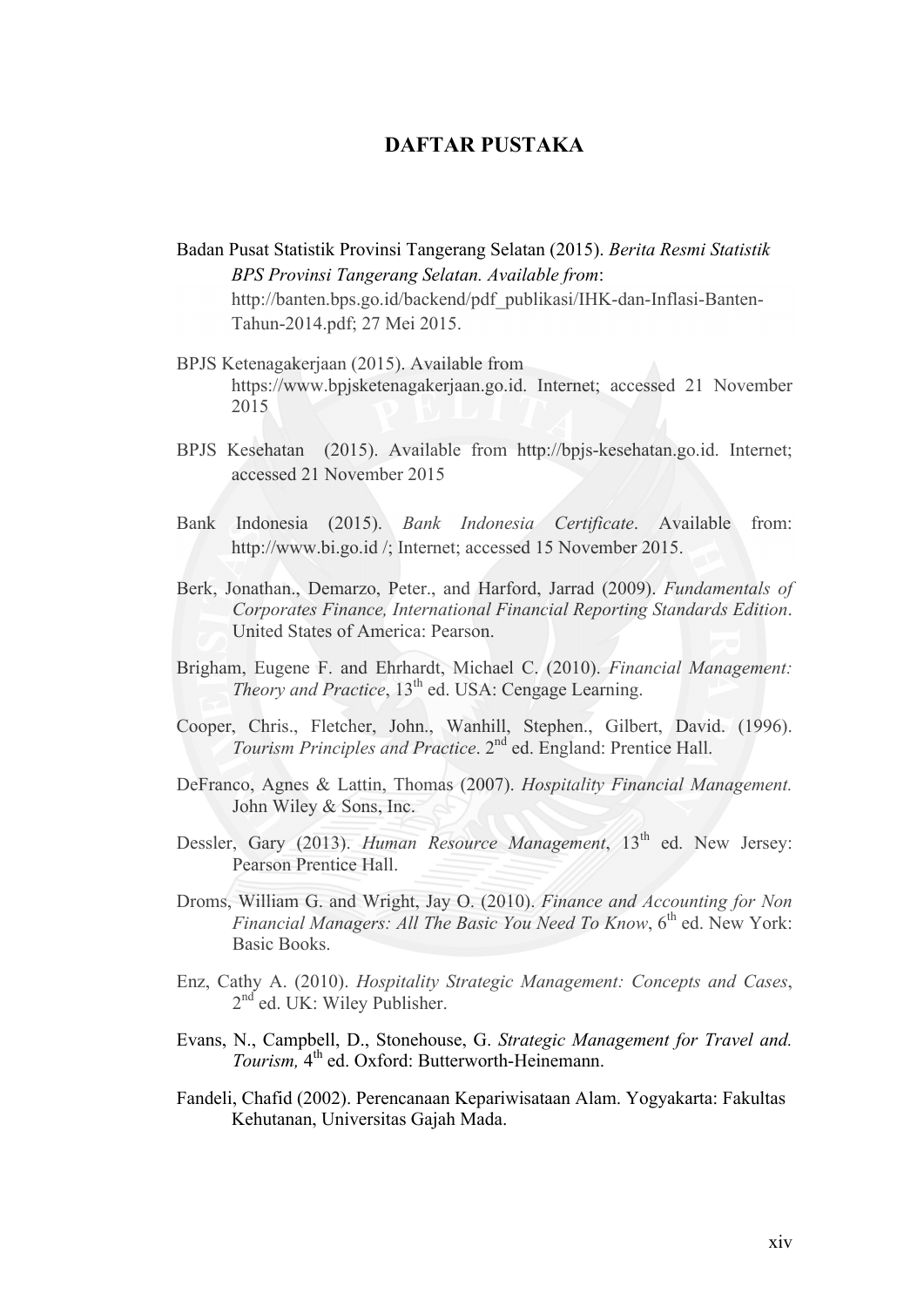- Fitzsimmons, James A. and Fitzsimmons, Mona J. (2010). *Service Management*, 7th ed. USA: McGraw Hill.
- Hair, J. F., Black, William C., Babin, Barry J., Anderson, Rolph E. (2010). *Multivariate Data Analysis.* 7th ed. New Jersey: Pearson.
- Inskeep, Edward (1991). *Tourism Planning*. Canada: John Wiley & Sons, Inc
- Jennings, Gayle (2007). *Water based tourism, sport, leisure and recreation*. Elsevier Inc.
- Kotler, Philip and Keller, Kevin Lane (2012). *Marketing Management*, 14<sup>th</sup> ed. New Jersey: Pearson Prentice Hall.
- Mancini, Marck. (2013). Access Introduction to Travel & Tourism, 2<sup>nd</sup> ed. Canada: Delmar Cengage Learning.
- McEarchern, William A. (2011). *Economies: A Contemporary Introduction*, 9<sup>th</sup> ed. Mason, Ohio: Thomson South – Western.
- Megginson, William L. and Scott B. Smart (2006). *Introduction to Financial Management*. California: Thomson South Western.
- Morrison, Alastair M. (2010). Hospitality and Travel Marketing,  $4<sup>th</sup>$  Ed. .Cliffon Park, NY: Delmar Cengage Learning
- Noe, Raymond A., Hollenbeck, John R., Gerhart, Barry and Wright, Patrick M. (2012). *Human Resource Management: Gaining A Competitive Advantage, 8th* ed. McGraw-Hill/Irwin Companies, Inc. New York.
- Peraturan Pemerintah Republik Indonesia tentang Pengusahaan Pariwisata 1990, No. 18 Pemerintah Republik Indonesia.
- Peraturan Pemerintah Republik Indonesia tentang Penyelenggaraan Jaminan Sosial Tenaga Kerja Tahun 1993, No. 14 Pemerintah Republik Indonesia.
- Porter, Michael E. (1985). *Competitive Strategy: Technique for Analysing Industries and Competitors*. The Free Press, a division of Simon and Schuster Adult Publishing Group.
- Pusdatin Kemenparekraf (2015). *Jumlah Kunjungan Wisatawan Mancanegara dan Nusantara Menurut Pintu Masuk*. Available from: http://www.parekraf.go.id; Internet; *accessed* 31 Juli 2015.
- Pride, William M. and Ferrel, O. C. (2012). *Marketing Concepts and Strategies*, 6th ed. Boston: Houghton Mifflin Company.
- Sekaran, Uma & Bougie, Roger (2010). *Research Methods for Business: A skill-Building Approach*,  $5^{th}$  ed. West Sussex, UK: John Wiley and Sons.